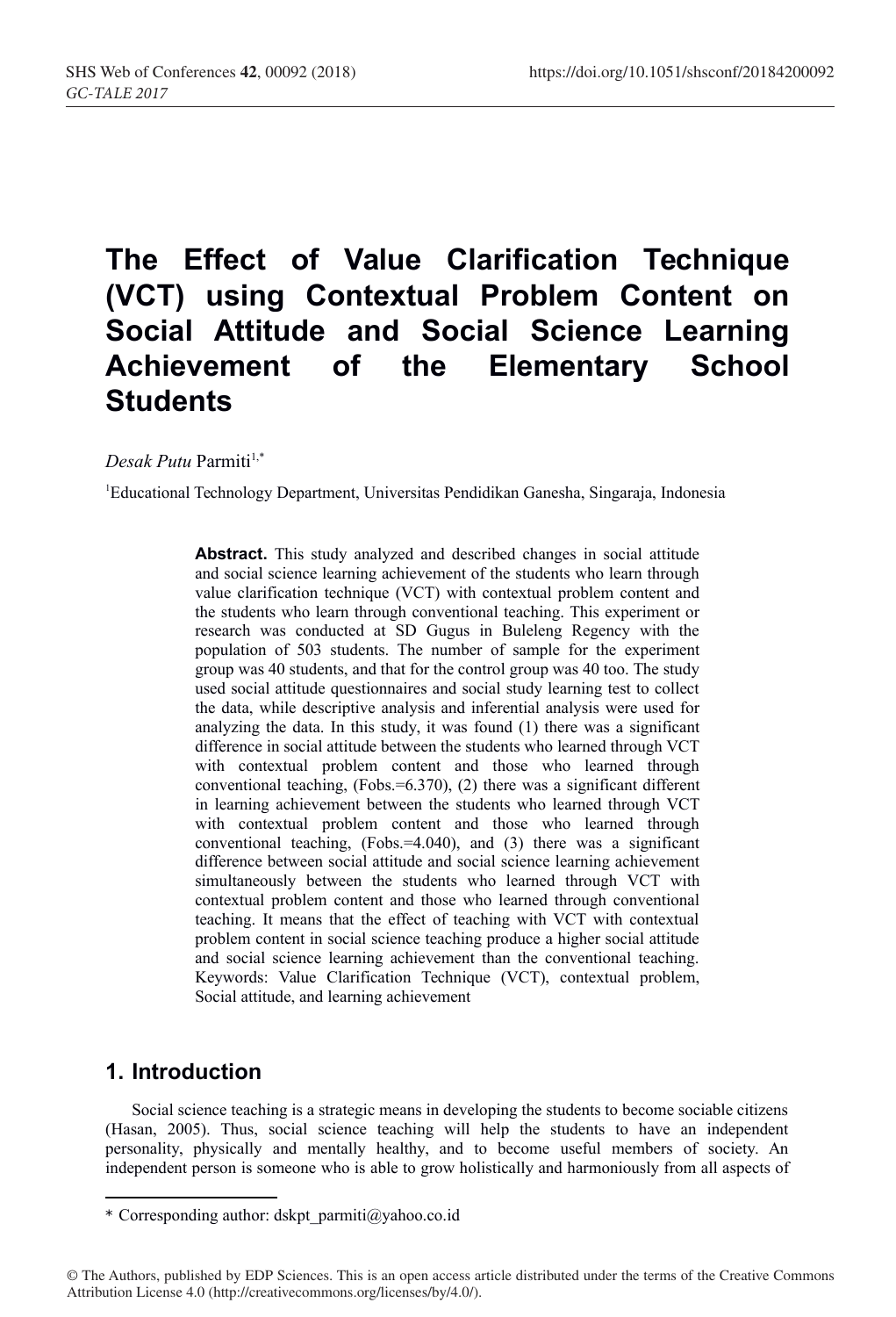humanity and is able to respect humanity of everyone. There are also people who say that social science knowledge is the field of social science that is used by the students to solve problems that he/she faces. Social science teaching has the function and role which are very strategic in the effort of developing good and reliable citizens with the goal of building the nation (Lasmawan, 2010).

As an educator, a teacher is one of determiners in the success of every educational effort. That is why when there is an education innovation, especially in curriculum and human resource improvement resulted from educational efforts always lead to teacher factor. This shows how strategic the teachers' role is in the world of education. Thus, there is a need for teachers who are able to design teaching process, so the teaching can run well, joyfully, effectively, and efficiently. The statement above is supported by Sanjaya (2010) who states that teacher is a very important component in the success of the implementation of educational process. To create a joyful learning process, a teacher is not allowed to transfer whatever is explain in the text book to the students, it is a wrong action. The current teaching process focuses on how students find themselves through direct and real experience, can be proven based on theories or facts. Social science teaching is also one of the subjects that are not only based on the theory but also on facts.

Some research findings also state the condition of social science teaching at elementary schools today, it turns out that many students find difficulty in learning in the classroom because the technique of teaching selected on used by the teacher is felt to be less appropriate (Sumantri, 1999), thus the teaching and learning process will run awkwardly and is not supported by the development of knowledge, attitude, moral, and skill students development (Hasan, 1997). The problem is also felt in the students learning achievement in social science which has not reached the maximum learning mastery level that is it only reaches 69%, while the target of mastery is 75%. The low quality in the process and product of social science teaching was seen from the methodic and DIADECTIC perspective is assumingly caused by some factors, both internal and external. The problems faced in the field are: (1) the teaching method used by the teacher is still conventional, largely using lecturing method, (2) the number of students is too big for one class, (3) the equipments and media for learning are still very minimal, (4) the supplementary books are still lacking, (5) advancement in science and technology has not been used optimally, (6) infrastructure and facilities are not yet representative, (7) the evaluation done by the teachers focuses more on cognitive concept mastery without considering attitude and skill, (8) the classroom atmosphere is less conducive, (9) the environment and school stick holders do not care much about the condition.

With the implementation of school based curriculum in 2006, teachers are required to be able to develop the curriculum according to the potentiality, development of the students, their needs, school environment, and the development in science and technology (BSNP, 2006). The teaching expected in school based curriculum is (1) stresses more on students centered learning, (2) competency based, (3) and the newest one is that the teacher has to I2M3. Thus, teachers have to be able to develop the model of teaching that can change the teaching and learning process: from teacher-centered to student-centered, from content based to competency based. In this context Sommers (1993) states one of the important method in moral education is value clarification method (value clarification). By using this method, the teacher does not directly present to the students about the correctness or the incorrectness of something but on the contrary the students have to be given the opportunity to states their values in their own way. Furthermore, it is suggested that (1) schools have to have rules for behavior that stress the important of politeness, virtuous, self discipline, and honesty; (2) teacher should not indoctrinize the students if they want to ask something firmly on the basis of politeness, honesty, and openness; (3) the students have to be told stories that focus on good principals and the students should be fond of READING, learning and discussing or issues.

In Values Clarification Technique (VCT) development in this context of study, the focus of problems will be directed to the VCT testing of the students' social attitude and learning achievement.

Based on the empirical and conceptual studies above, it seems that VCT is one of techniques in social science teaching that is visible to be investigated in depth and scientifically especially in relation to social science teaching at elementary school level. This discussion enables us to combine VCT teaching and contextual teaching in social science teaching. Such kind of teaching will produce new and innovative characteristic, so that teaching will be more productive, joyful and inspiring. Teaching with contextual problems is the teaching that occurs in close relation the real experience. Contextual approach is concept that combines the findings of many researches recently in cognitive science. Viewed from the students' aspect, teaching with contextual problems has the probability for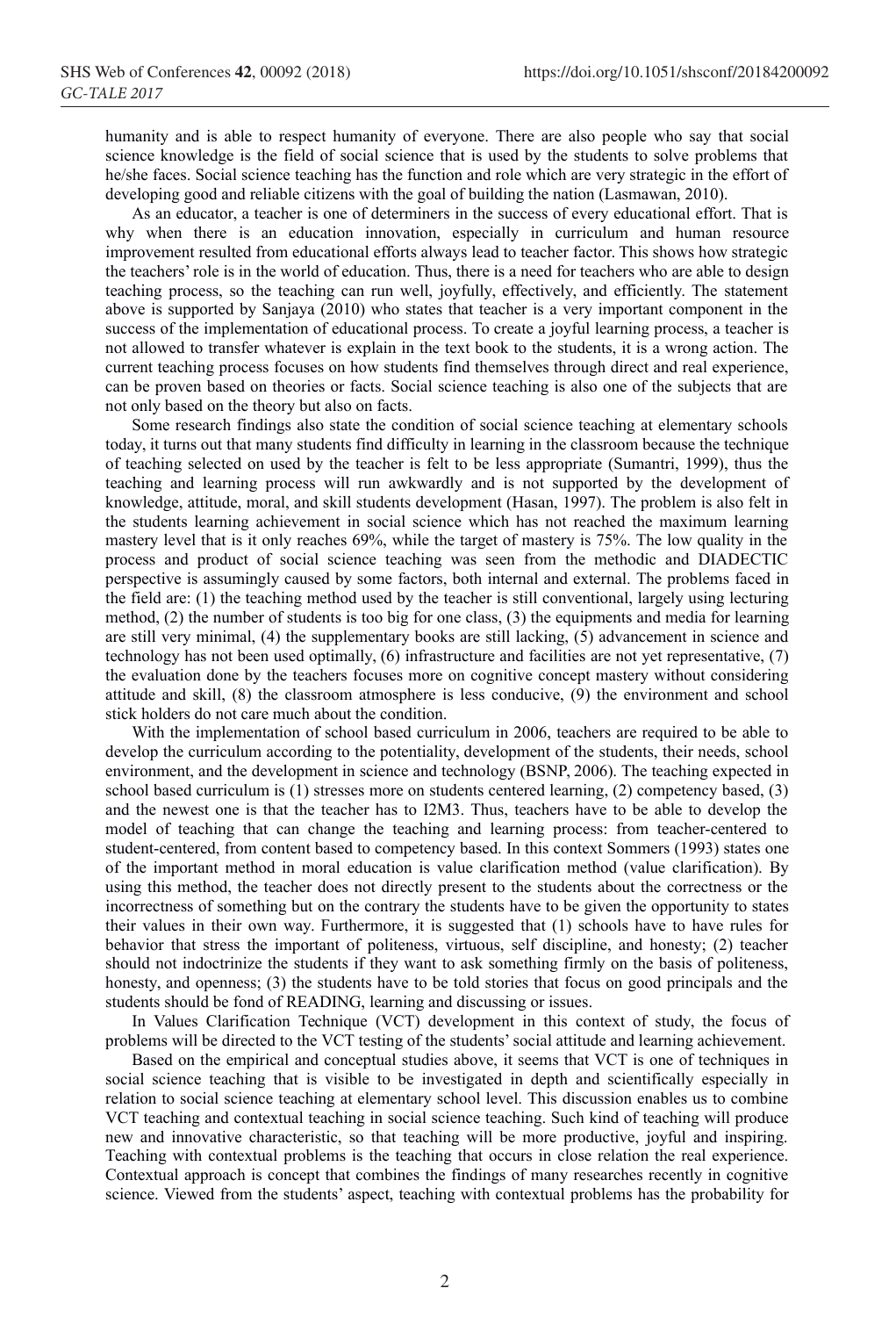fostering knowledge strongly in the students, developing the student cognitive ability, and full with the development of social aspects in the students.

Based on the above explanation, the teaching with contextual problem content and conventional teaching have different characteristic. The characteristic different will cost consequences in the way of the result of teaching that the students get, and this is assumed to influence social attitude and learning achievement. However to what extends thus the teaching with VCT with contextual problem content in social science teaching has an effect on the students social; skill and learning achievement, especially the student of 5th grade at SD Gugus VI in Buleleng regency. Therefore, the aim of this study was to analyze and describe (1) difference in social attitude between the students who learn through VCT with contextual problem and those who learn through conventional teaching, (2) difference in the students social learning achievement of those who learn through VCT with contextual problem content and those who learn through conventional teaching, (3) simultaneously, the difference in social attitude and social science learning achievement of the students who learn through VCT with contextual problem content and those who learn through conventional teaching.

#### **2. Researches Method**

The dependent variables which were used as the object in this study were social as attitude and students social achievement. The independent variables to be tested in this study were with the teaching using VCT with contextual problem content and conventional teaching model. The study used an experiment design, that is, posttest only controls group design.

The population in this study was all students of the 5th grade of SD Gugus VI, Buleleng regency with the total of 12 classes and the number of students were 503 students.

The sampling tech use in this study was classroom sampling technique. The classroom sampling tech was selected in this study because the object or the targets of the sampling in this study were classes in Gugus VI Buelelng regency, rather than individuals (students in group).

Based on the characteristic of the population, the sample in this study was drawn by random sampling technique. The selection and determining experiment and control groups was done by using random sampling technique of the equivalent class pairs selected as sample.

The data collected in this study consisted of (1) social skill, (2) learning achievement. This social attitude questionnaire was written and developed by researcher herself with the approval from some judges. In the same way the learning achievement test improvement was made and developed by researcher herself with the approval from some judges. Social learning achievement in this study focuses on cognitive domain that is to meter social science learning achievement.

The methods of analyzing the data used in this study were descriptive analysis method and inferential analysis method to test the hypothesis was MANOVA analysis. Edited by SPSS-16.0 forwindows and the hypothesis testing is done by Hotelling's Trace (Hair, et all, 1998: 334) since it involved two dependant variable (multivariate) by comparing two different groups, that is, experimental and control group. The testing criterion: if the value of Hotelling Trace yielded a significant level below 0.05, then the null hypothesis was rejected and otherwise the null hypothesis was accepted (Santosa, 2002:219).

#### **3. Results And Discussion**

The description of the results in mean modus and median and the data spread can be seen in table 1.

# Table 1. Recap of the result of computation of the student's social studies learning achievement score and the student social attitude.

| <b>Statistic</b> | <b>Learning Achievement</b> |                     | <b>Social Attitude</b> |              |
|------------------|-----------------------------|---------------------|------------------------|--------------|
|                  | VCT                         | <b>Conventional</b> | VCT                    | Conventional |
|                  | 40                          | 40                  | 40                     | 40           |
| Mean             | 27.15                       | 24.90               | 109.95                 | 100.05       |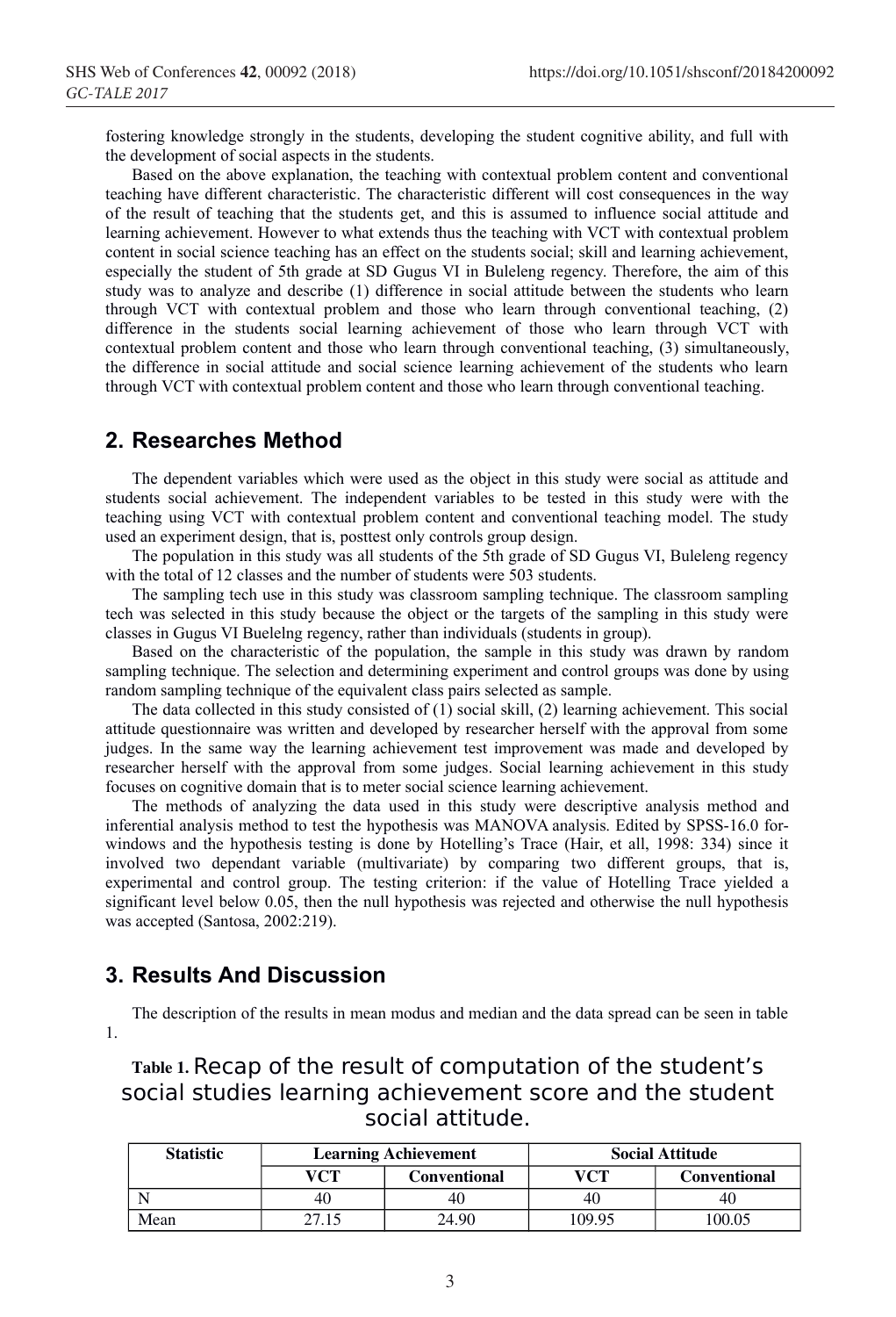| Median        | 27     | 25.50  | 112.00  | 97.00   |
|---------------|--------|--------|---------|---------|
| Variance      | 25.669 | 24.451 | 292.356 | 323.126 |
| Mood          | 25     | 23     | 120     | 110     |
| Satandard     | 5.066  | 4.945  | 17.098  | 17.976  |
| deviation     |        |        |         |         |
| Minimum score | 18     | 13     | 78      | 72      |
| Maximum score | 35     | 34     | 140     | 140     |
| Range         | 17     | 21     | 62      | 68      |
| Class number  |        |        |         | o       |
| Class length  | 3      |        | 11      | 12      |
|               |        |        |         |         |

Before the hypothesis testing was conducted by using the statistical method with the one way ANAVA and MANOVA prerequisite test was conducted first. Based on the statistical test with the aid from SPSS, the variable of social attitude and learning achievement in the teaching using VCT with contextual problem content and conventional teaching were normally distributed and had homogenous variants or the data came from populations with the same variant. The result of computation showed between groups probability value for students social attitude was 0.14 lower than 0.05. It means there was a significant difference in social attitude between the students who learn through the teaching using VCT with contextual problem content and that of student who learn through conventional teaching model. The students who learn through teaching using VCT with contextual problem content had scored in social attitude with the means of 105.95; while the group of students who learn through conventional teaching had the means of 100.05 for social attitude. This means that the students' social attitude for those who learn through the teaching using VCT with contextual problem content differs from those who learn through conventional teaching model. Furthermore, the calculation of one tailed T test yielded Tobs.-5.18 and tc.v with  $df = 94$  at the 0.05 level of significant was 1.658, this means Tobs.  $>$  tc.v, thus it can be concluded that social attitude is the groups of students who learn through teaching using VCT with contextual problem content was higher than the group of students who learn through conventional teaching model at the 0.05 level of significant.

In the testing of the second hypothesis, one way ANOVA was used. The result showed that between groups probability or social science learning achievement was 0.048 smaller than 0.05. This means that there was significant different between the social science students who learn through the teaching using VCT technique with contextual problem content and that of the students who learn through conventional teaching model. The result of analysis also showed that the group students who learn through the teaching using VCT technique with contextual problem content had a means of 27.15; while the group of students who learn through conventional teaching had the means for 24.90. furthermore, the result of one tailed T test competition showed that Tobs.  $= -5.18$  and tc.v at df  $= 94$  at the 0.05 level of significant = 1.658, which means that tobs  $>$  tc.v, thus it can be concluded that social science achievement of the students who learn through the teaching using VCT technique with contextual problem was better that that students through conventional teaching model at 0.05 level of significant.

The simultaneous difference of the students' social science learning achievement and the students' social science attitude of those who learn through teaching following VCT with contextual problem content and those using conventional teaching model was done using ANAVA.

# Table 2. Recap of the Result of Computation of Social Learning Achievement and Students' Social Attitude by One Way MANOVA Edited by SPSS 16.0 for-windows.

| <b>Effect</b> | <b>Statistic</b> | <b>Value</b> |          | <b>Hyphothesis</b><br>df | Error df | Sig.  |
|---------------|------------------|--------------|----------|--------------------------|----------|-------|
| Intercept     | Pillai's Trace   | 0.983        | 2224.210 | 2.000                    | 77.000   | 0.000 |
|               | Wilks' Lambda    | 0.017        | 2224.210 | 2.000                    | 77.000   | 0.000 |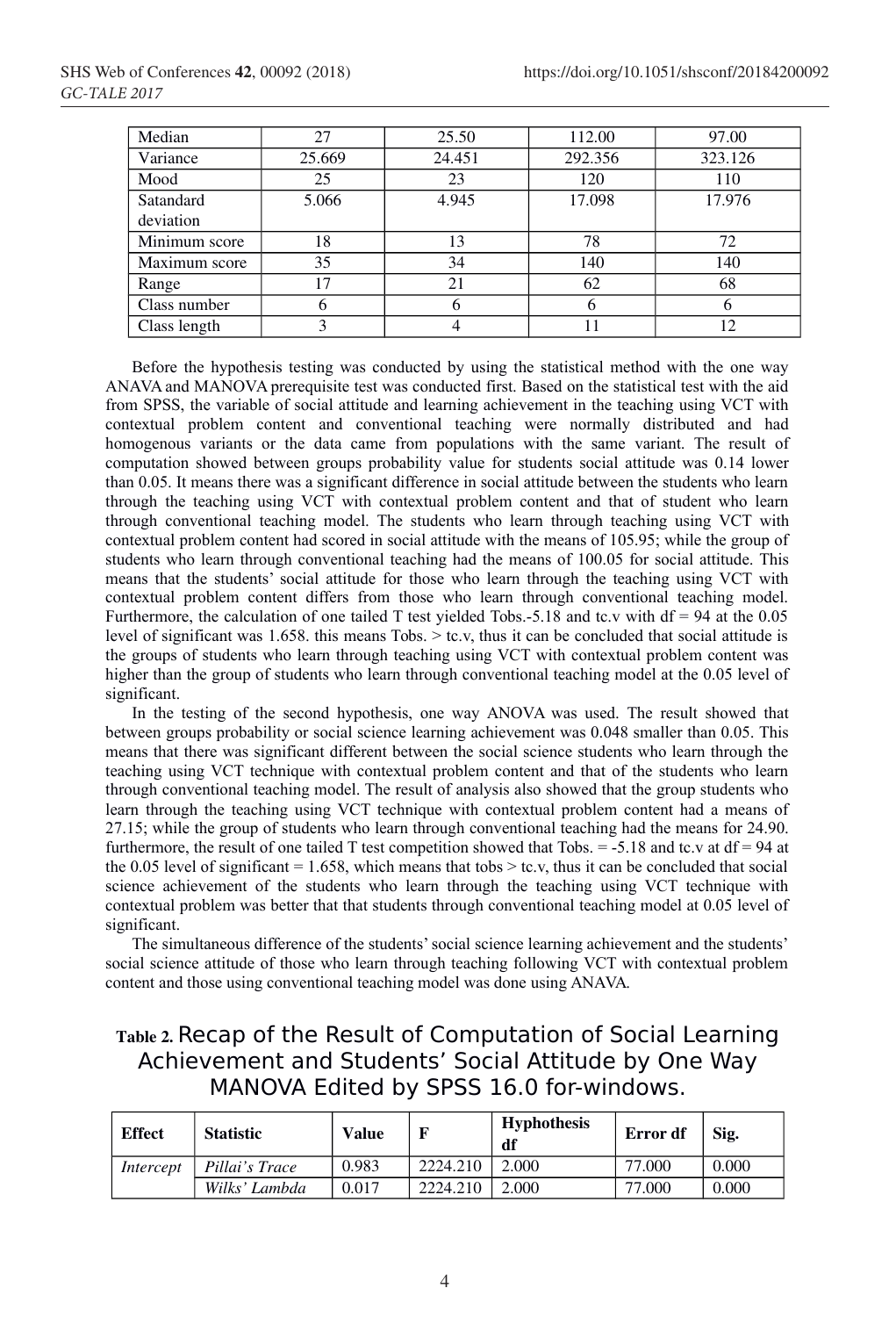|   | Hotelling's<br>Trace        | 57.772 | 2224.210 | 2.000 | 77.000 | 0.000 |
|---|-----------------------------|--------|----------|-------|--------|-------|
|   | Roy's Largest<br>Root       | 57.772 | 2224.210 | 2.000 | 77.000 | 0.000 |
| A | Pillai's Trace              | 0.107  | 4.614    | 2.000 | 77.000 | 0.013 |
|   | Wilks' Lambda               | 0.893  | 4.614    | 2.000 | 77.000 | 0.013 |
|   | Hotelling's<br><b>Trace</b> | 0.120  | 4.614    | 2.000 | 77,000 | 0.013 |
|   | Roy's Largest<br>Root       | 0.120  | 4.614    | 2.000 | 77.000 | 0.013 |

Based on the result of analysis in table 2, the F values of Pillai's Trace, Wilks' Lambda, Hotelling's Trace, and Roy's Largest Root had the level of significant smaller than 0.05. It means the F values for Pillai's Trace, Wilks' Lambda, Hotelling's Trace, and Roy's Largest Root were significant. This means that the students' social attitude and social science learning achievement of student learning through teaching using VCT technique with contextual problem content was better than that use conventional teaching model.

## **4. Discussion**

This study was supported by the research done by Winata (2010) entitled the effect of implementing VCT and achievement motivation on the civic learning achievement of the students of class V SD Gugus 1 Mendoyo and Jandut Gregorius (2011) in Education Journal sixth edition No. 4 2011 entitled Implementation of Modified of VCT Model as An Effort To Develop An Awareness of Students in Civic Lesson in SDN Sumur Welut.

The result of analysis showed that there was difference in social learning achievement and social attitude simultaneously between the students using VCT technique with contextuall problem contenta and those who learn through conventional teaching model. These student social science attitudes were affected by various factors, which include the tech of teaching use by the teacher. Since the teacher has to select teaching technique that is suitable for the certain topic in order to achieve the teaching objective that will be reached. The teacher in teaching is expected not only to develop the cognitive domain, but he or she has to develop effectiveve psychomotor domain too. This is in line of the nature of social science as the product and social science as process. Based on the result of this study, teachers need to be aware that not all topics can be taught by the same teaching technique especially in relation of the development of student social attitude and improvement of the students' social science learning achievement. The teaching by using VCT technique with contextual problem content stresses the important of the students improvement holistically to define the material to be learn and to relate it to the real life situation that motivate students to be able to apply it in real life. From that concept there are 3 things that can be observed. First, the teaching using VCT with contextual problem content stresses the important of direct experience process. The learning process in teaching using VCT with contextual problem content does not expect the students to only receive lesson but also put an emphasize on the process of seeking and finding the material by the students themselves.

Second, the teaching through VCT with contextual problem content encourages student to be able to finds the relation of material being learn and the real life situation, that means students are required to be able to catch the relation between the students learning problem at school and real life, the material will not only be meaningful functionally but it will be learn in a close relation deeply in students memory, it cannot be easily forgotten.

Thirda, the teaching through VCT with contextual problem content encourages the students to be able to apply what they learn in real life, it means the teaching through VCT with contextual problem content does not to only expect students to be able to understand the material learned but also how the material to be colored with their behavior in real life. The material in the teaching through VCT with contextual problem content is not aimed at collecting the material in the brain and are forgotten but as their asset in living in the real life.